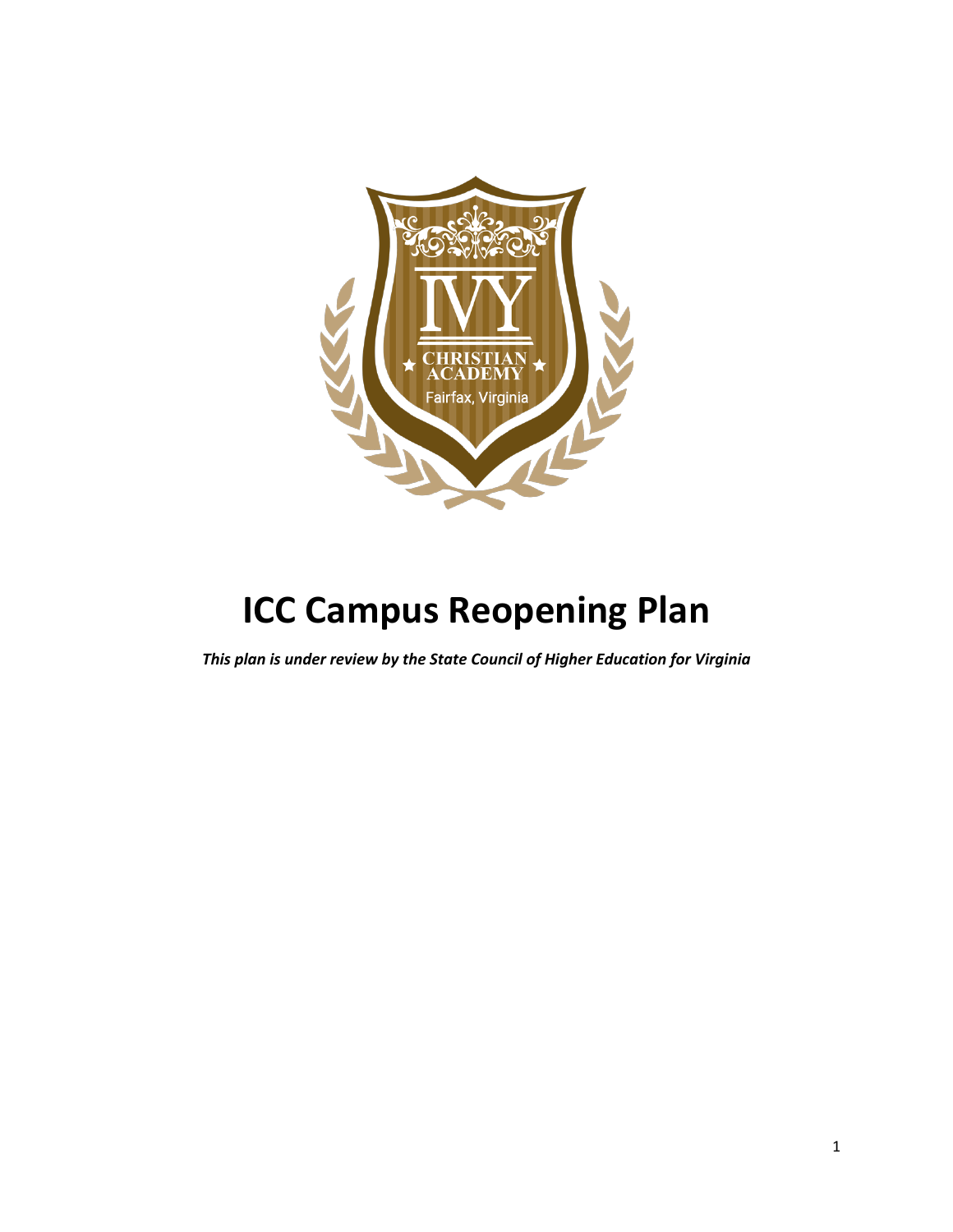## Table of Contents

| Shutdown Considerations If Necessitated by Severe Conditions and/or Public Health Guidance15 |  |
|----------------------------------------------------------------------------------------------|--|
|                                                                                              |  |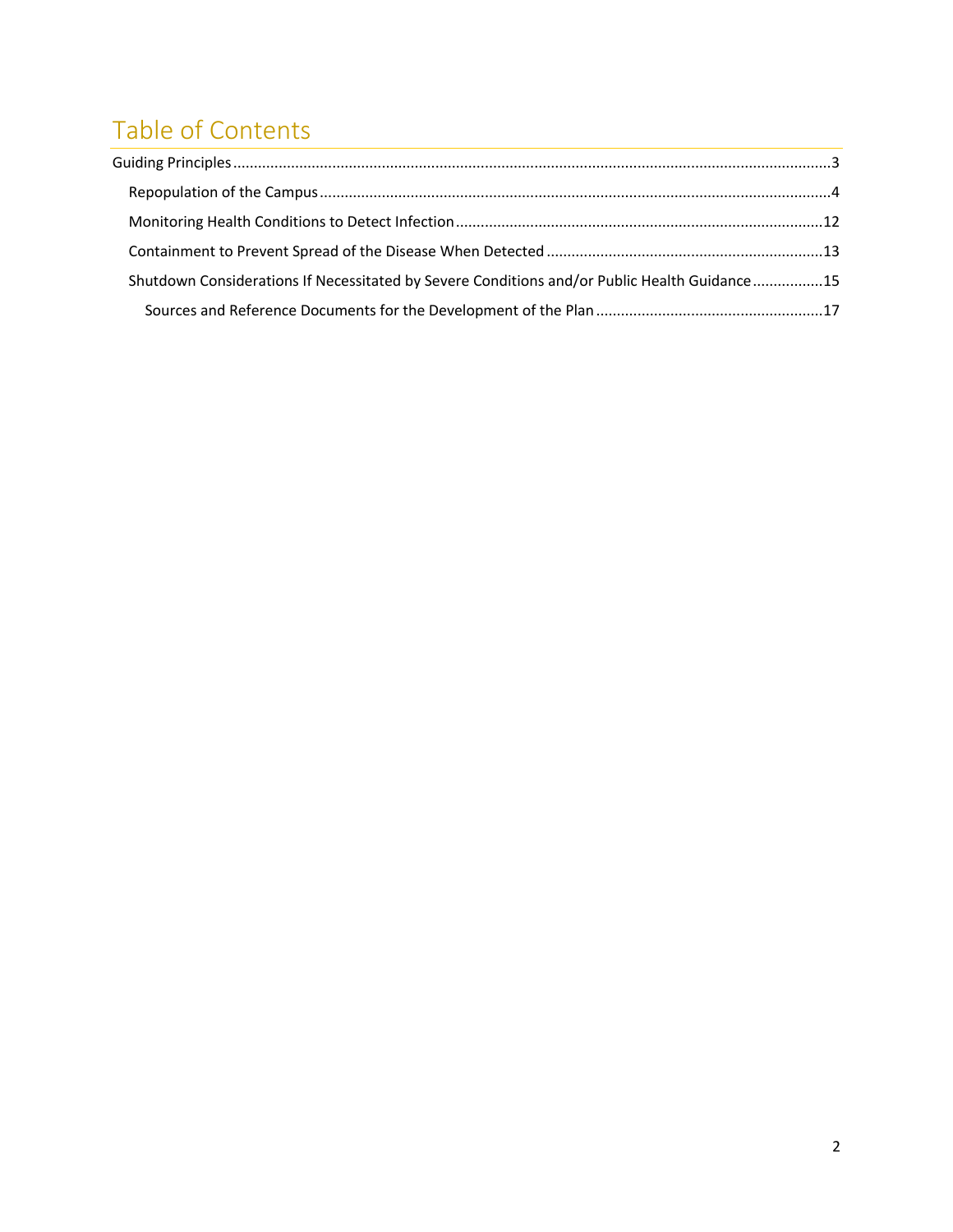## Guiding Principles

Throughout the development of the Reopening Plan, leadership at ICC were guided by these principles:

- The public health and well-being of our main constituencies (faculty, students, staff) as the first priority
- Class schedule modifications should allow students to make progress toward their graduation.
- Creating an On-Campus learning experience for our International Student Community are prioritized, when possible.
- A return to normalcy is paramount given that the educational experience at Ivy Christian College involves the interaction between our students and faculty in classrooms, together.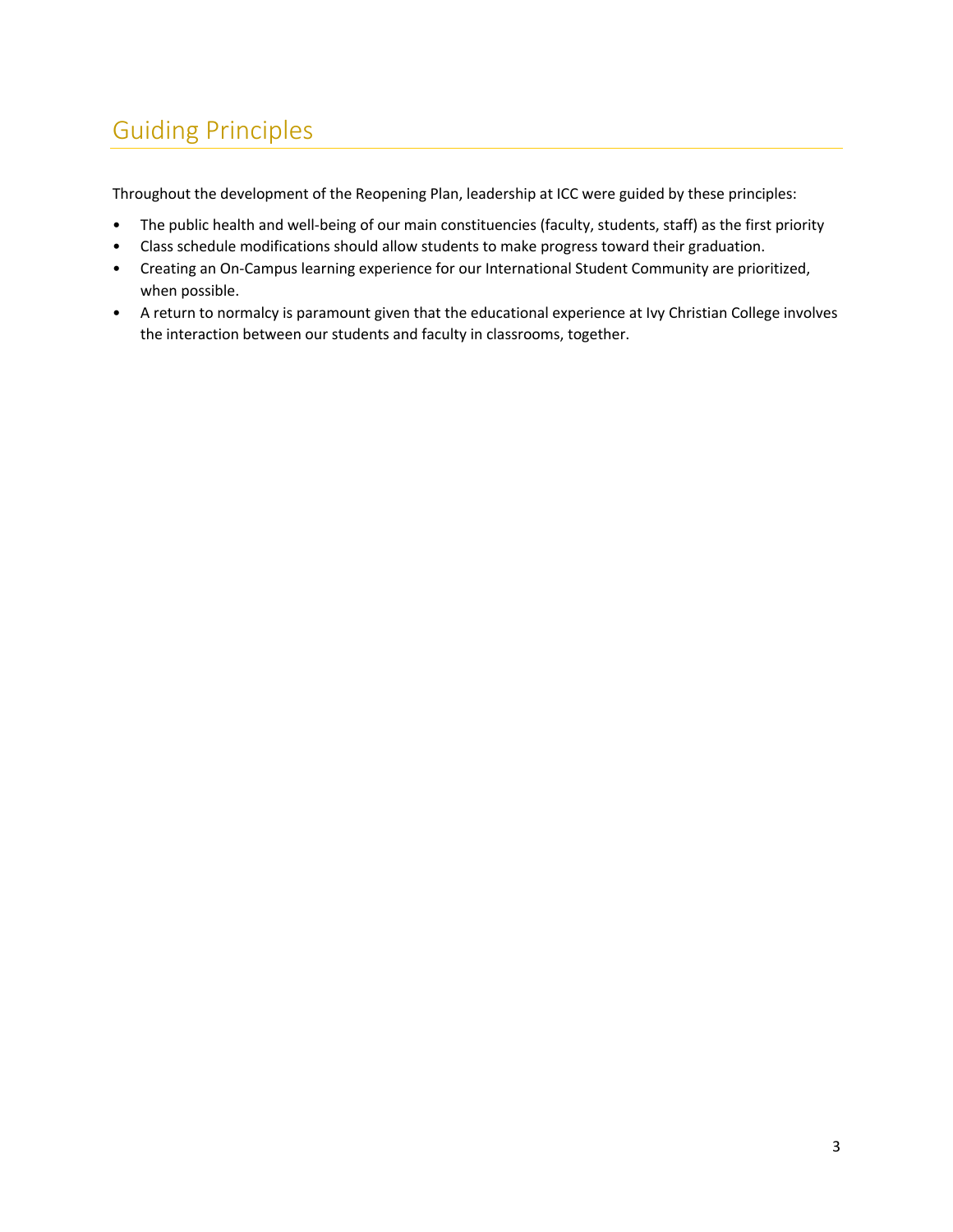## Repopulation of the Campus

#### **1. Establishment of a COVID-19 coordinator/campus team**

- a. Coordinator
	- i. Name: John Yoo
	- ii. Chief Operating Officer
	- iii. Email Address: jyoo@ivy.edu
	- iv. Mobile Number: 703-618-6756
- b. Secondary Coordinator
	- i. Name: Byung Kim
	- ii. Director of Student Affairs
	- iii. Email Address: bkim@ivy.edu
- c. Other members of the team include Nicole Ardelean, Director of Admissions

#### **2. Contact information and procedures for reaching the local health department.**

- a. Fairfax County Health Department
	- i. Joseph Willard Health Center
		- 1. 3750 Old Lee Highway
		- 2. Fairfax, VA, 22030-1806
		- 3. Email: JosephWillard.Center@fairfaxcounty.gov
		- 4. Phone: 703-246-7100

#### **b. Procedures for Contacting Local Health Department**

- i. The Primary Contact (or secondary contact in the event the Primary Contact is unavailable) for Ivy Christian College will be notified in the event a COVID-19 case is identified.
- ii. The Primary or Secondary contact will be responsible for contacting the Fairfax County Health Department to notify them of the incidence/case immediately upon identification. Contact will be made by phone and email for redundancy.

#### **3. Students' initial return to campus (such as initial screening, move-in)**

- a. Students will return to campus Monday, October 5<sup>th</sup>, 2020 for their first day of class for the Fall Term.
- b. The students returning to class will be attending on a modified, staggered schedule with classroom occupancy adjusted to fit the 50 individual per gathering limits instituted by the EO 65.
- c. Students returning to campus will complete a variation of the "Acknowledgement of Risk Form" distributed by Secretary Qarni's May 26th Health Education Advisement.
- d. Modifications that must be made to the form to address a non-medical education environment will be completed under guidance of legal counsel.
- e. Prior to returning to campus, students are expected to complete an online attestation survey through a combination of Google Surveys and the college's Management System, Populi. The survey will respond to questions related to body temperature, COVID-19 symptoms and any instructions they have received to self-isolate by another agency or a medical professional. Based on their responses, individuals will be permitted to return to campus for classes or will be directed to obtain medical assistance and testing.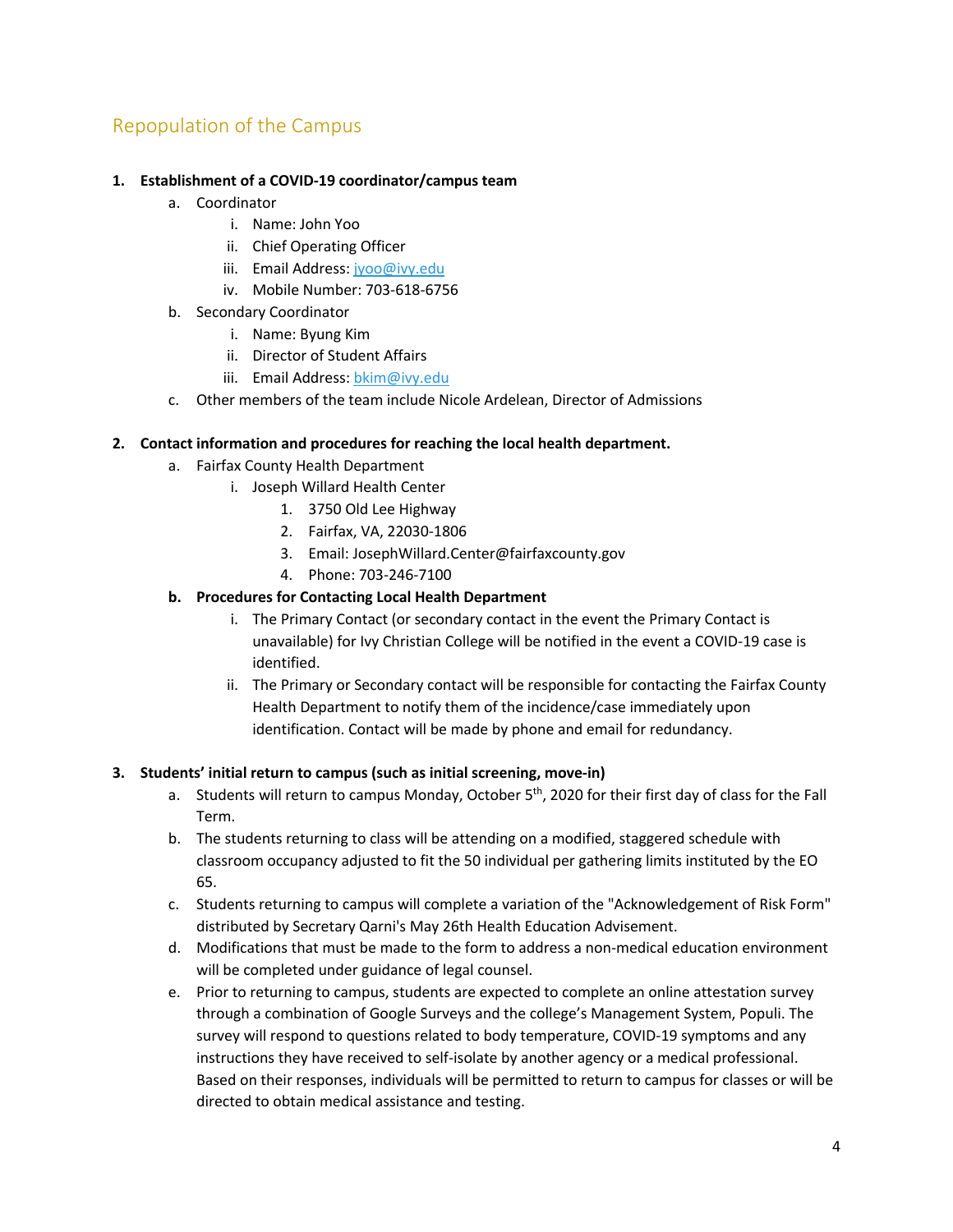- i. ICC will participate in the usage of the COVIDWISE exposure notification app to help share and distribute information about instances of infection.
- ii. Upon arrival on campus for their class, students will be measured for their temperature by dedicated staff or faculty. To further accommodate social distancing measures, the college will procure body temperature scanner kiosks for use at the main entry ways of the campus building.
- iii. In the event vendor inventory shortfalls inhibit the purchase, Ivy Christian College will purchase additional non-contact temperature scanners and assign additional staff to measure temperatures on an individual basis, each time students enter the campus building.
- f. Starting September 21st, 2020 14 days prior to the start of the Fall Quarter Ivy Christian College will ask all students to minimize contact with others during this 14-day period. Specifically, students are asked to avoid attending any large social events or interacting with more than a few people (3-5) at a time. Students should strictly practice social distancing guidelines (maintaining at least a 6-foot distance between the student and others), use a face covering any time they leave their homes, and diligently practice personal hygiene recommendations (wash hands frequently, refrain from touching one's face without washing hands first, etc).
- g. Ivy Christian College will follow-up with students who do not complete the screening and connect with students who identify as having symptoms.
- h. Student training includes information about this screening and how to seek out support if they have symptoms of COVID-19.
- **4. Education/training of students: consider COVID-19 prevention education as part of student orientation. (hand washing, staying home if ill, etc.)**
	- a. Ivy Christian College's New Student Orientation is scheduled for September  $24<sup>th</sup>$ , 2020.
	- b. In an effort to minimize physical contact and support social distancing guidelines, the New Student Orientation will be conducted online via video-conferencing/webinar software (Zoom).
	- c. New students who are admitted and enrolled for the first time at Ivy Christian College for the Fall Quarter will be provided training that promotes behaviors that reduce spread of COVID-19.
		- i. Trainings will include guidance on Staying Home or Self-Isolating when Appropriate; Hand Hygiene and Respiratory Etiquette; Recommended Face Coverings; Availability of Supplies and Message Reminders regarding guidance.
	- d. Returning students enrolled for the Fall Quarter will be provided the same training through a separate presentation. The date of the presentation is to be determined.
	- e. Both presentations will be recorded for those who are unable to attend the live session.

#### **5. Physical Distancing, according to CDC guidance:**

- **a. Strategies to allow physical distancing in classrooms/learning environments. (e.g. occupancy, staggered schedules, classroom layouts, workspace distancing, etc.)**
	- i. Ivy Christian College (ICC) is taking a conservative approach and strategy with respect to its reopening in the Fall. The institution is purposefully taking a measured approach by limiting the full-time return of students to campus to those who register and enroll for English Language Training Courses.
	- ii. Students enrolled in the institution's degree granting programs (Associate of Arts in Biblical Studies and Associate of Arts in Business Administration) will attend courses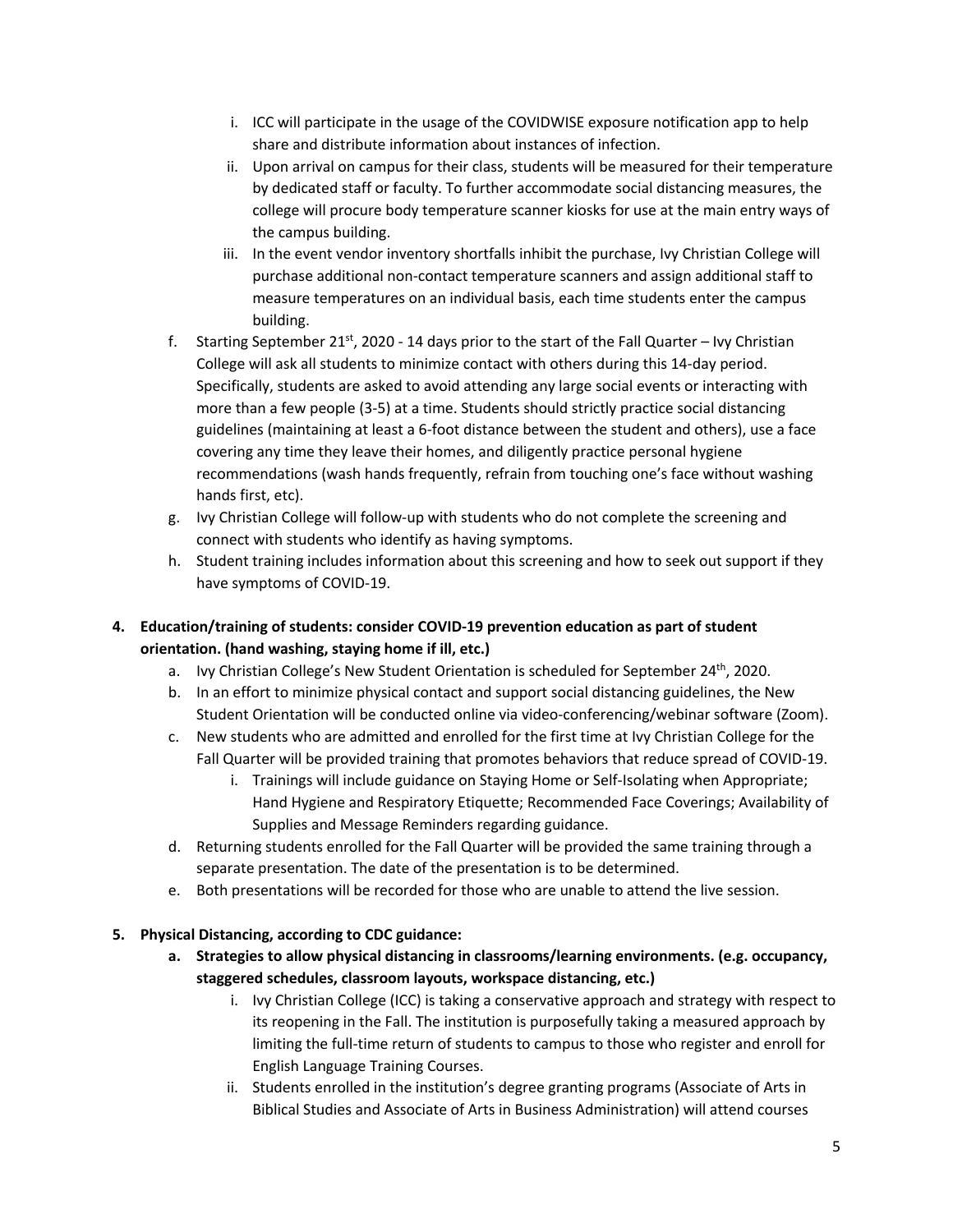according to a hybrid-model that will limit on campus instruction to  $1 - 2$  courses (4 to 8 quarter Credits) out of a typical 12 to 16 credit course load for a typical quarter of instruction.

- iii. Courses would be scheduled and offered so that no more than 50 students and faculty would be on campus for a course at any one time. Based on the registration/enrollment from our Spring and Summer quarters, the 50-person individual threshold would not have been met.
- iv. Individual courses scheduled to be conducted on campus will adhere to the following procedures:
	- 1. Facial Coverings/Masks will be required of all individuals entering the campus building: students, staff, and faculty.
	- 2. Students attending class on campus will be required to have a face mask or face shield on at all times during their time spent on campus grounds and in classrooms/spaces within the campus building. Students who are physically able to do so will be encouraged to use the stairwells, as opposed to elevators, when moving among floors.
	- 3. Students arriving on campus without facial coverings/face masks will be tracked and addressed as follows:
		- a. First Time: given a warning and a disposable face mask to wear during their time on campus.
		- b. Second Time: sent back home with an unexcused absence from their classes. Employees and students who do not wear masks should be reported to the Secondary Campus Coordinators immediately.
		- c. Students who continue to disregard mask rule will be dealt with in accordance with the college's Code of Conduct policy noted in the Employee Handbook and Student Handbook. Penalties will depend on the frequency and severity of the infraction.
	- 4. Group Meetings outside of classroom instruction will be prohibited.
	- 5. Individual meetings between Faculty, students, and staff will be scheduled on an appointment basis. Meetings will be conducted according to CDC guidelines for social distancing and facial covering.
	- 6. Campus administrative staff will have access to surface temperature scanners for use if any individual feels ill while on campus.
- **b. Social distancing considerations outside the classroom (e.g. limiting visitors, changes to dining services, extracurricular activities, sorority/fraternity life, etc.)**
	- i. The commuter-nature of Ivy Christian College student population supports the promotion of social distancing considerations outside of the classroom. ICC does not offer:
		- 1. On campus or off-campus housing
		- 2. Dining Services
		- 3. Sorority/Fraternity Life
		- 4. On campus or off campus school sanctioned Extracurricular Activities
- **c. Restrict occupancy/stagger use of communal, shared spaces such as lounges, exercise rooms, dining halls, etc. to ensure physical distancing. Occupancy must be consistent with any active Executive Orders.**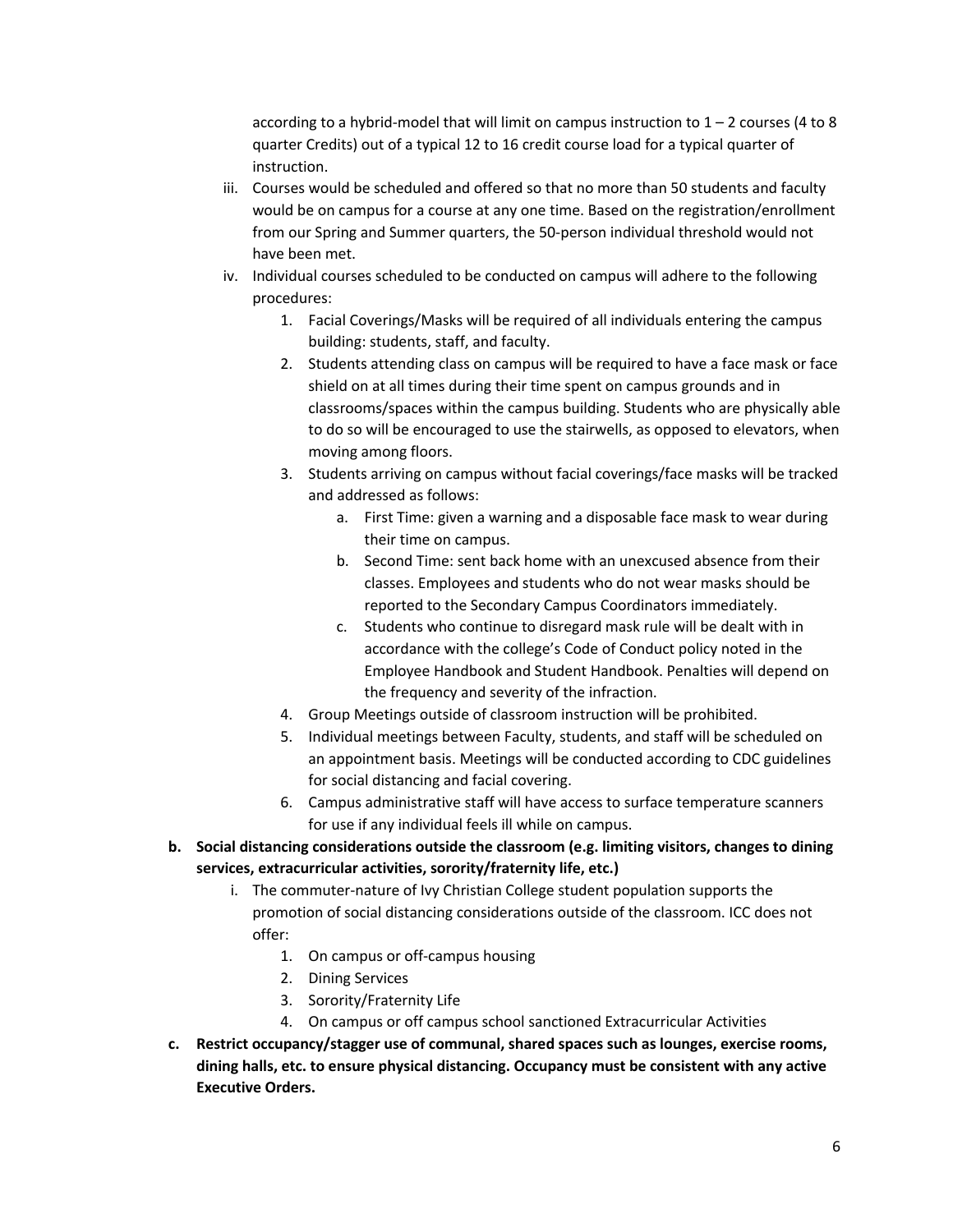- i. During the limited return to campus in the Fall, eating and food on campus will be strictly prohibited in the classroom and anywhere on campus grounds. Students will be permitted to bring a single beverage (i.e. water bottle, thermos, cup) for personal use.
- **d. Limitations on size of gatherings and/or strict physical distancing to be in place during gatherings.**
	- i. As noted in Executive Order 65 issued by the Governor, strict adherence to Social Distancing will be in effect on campus. ICC will not hold or host gatherings of more than 50 individuals. Faculty and Staff will work collaboratively to monitor adherence to social distancing guidelines on campus. Students will be asked to serve the greater ICC community by self-policing and encouraging their fellow student colleagues to adhere to guidelines
- **e. Strategies for food/dining services should be consistent with plans to optimize physical distancing. Plans regarding dining services should consider strategies such as requirements for face coverings, policies to encourage staff to stay home if ill, ensuring adequate hand hygiene, routine cleaning/disinfection, and health screenings for staff. Implement engineering controls including: limiting the number of diners or other methods of crowd control, appropriate spacing between tables, eliminating buffet-style or self-serve food, and take out/delivery options.**
	- i. As referenced previously, ICC does not offer dining services and will be closing access to break rooms and lounges on campus during the limited return to campus in the Fall Quarter of 2020. The restricted access to the shared spaces will be coupled with strict prohibitions on eating/food on campus.

#### **6. Hygiene practices and cleaning/disinfecting protocols.**

- **a. Cleaning and disinfection protocols to include frequently touched surfaces; transport vehicles; schedules for increased cleaning, routine cleaning, and disinfection; ensuring adequate cleaning supplies and correct use/storage**
	- i. Ivy Christian College operates in a single, roughly 24000 Square Foot building located in Fairfax, VA. The Building receives nightly cleaning from a professional cleaning vendor contracted by the building landlord (Cleaners of America: Cleanersofamerica.com) that has adjusted their cleaning protocols in response to the current pandemic environment.
	- ii. The cleaning staff are highly trained in the removal of biological contamination from environmental and equipment surfaces. The vendor understands the importance of preventing the transmission of microorganisms from person to person. Through indepth and ongoing web-based, classroom and hands-on training, their employees are taught about the needs of education and medical environments. In the event of a breakout, vendors are capable of offering a one-time biohazard clean up and disposal to around-the-clock facilities housekeeping. Special requests for emergency service are available 24 hours a day, seven days a week. Employee training curriculum for the Cleaning Service Vendor is compliant with all regulatory requirements, and includes:
		- 1. Occupational Safety and Health Administration (OSHA) standards, section 1910.1030
		- 2. National Safety Council Bloodborne Pathogen Program
		- 3. Disinfectant Chemistry
		- 4. Aseptic Cleaning
		- 5. Basic Microbiology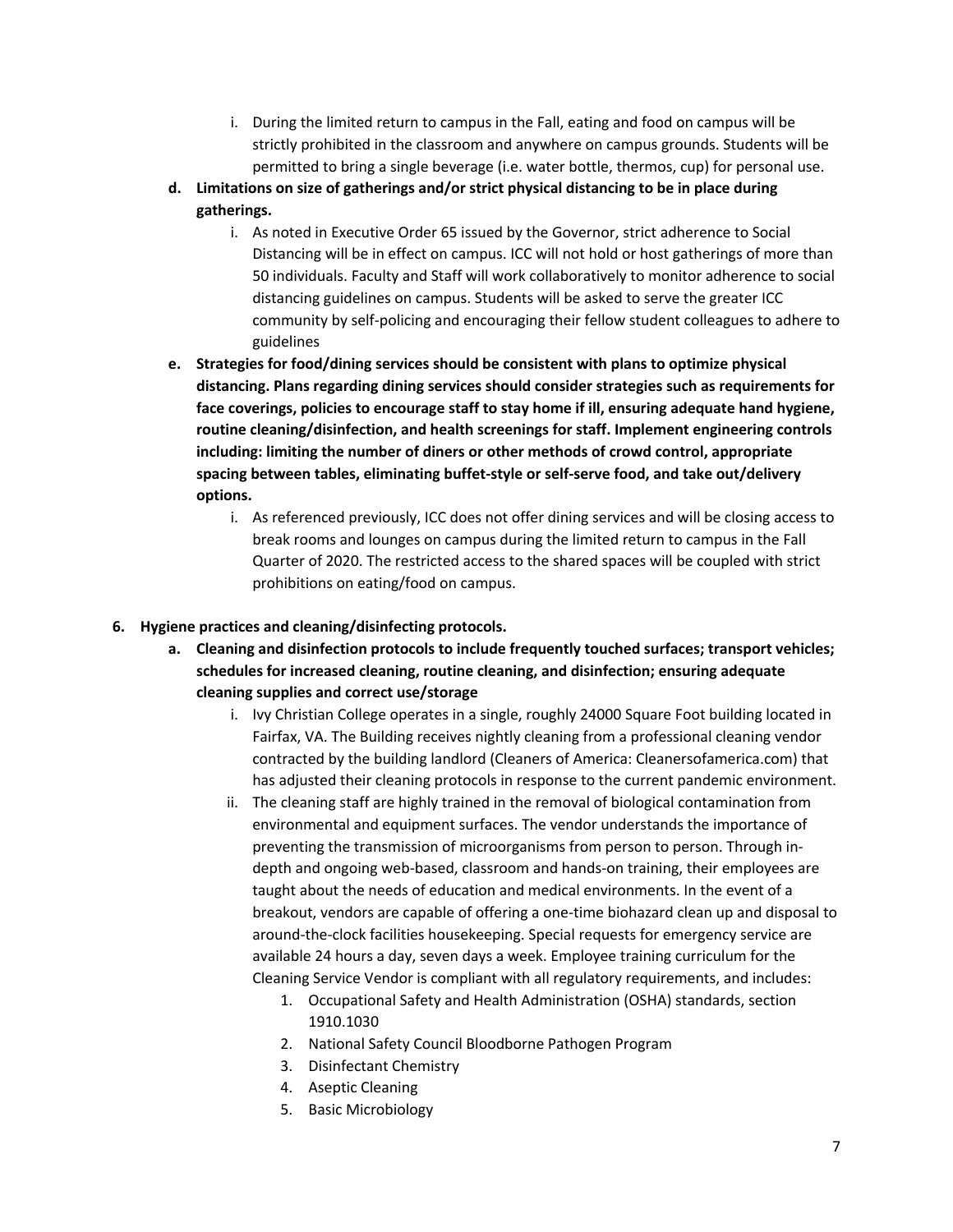- 6. Safety and Security
- 7. Universal Precautions
- 8. Personal Protective Equipment
- 9. Terminal Cleaning and Outbreak Containment
- iii. Moreover, additional midweek and weekend deep cleaning has been contracted by the college to supplement the services provided by the landlord's vendor.
- iv. While the institution understands that most surfaces and objects will only need normal routine cleaning, frequently touched surfaces and objects like light switches and doorknobs will be cleaned and then disinfected to further reduce the risk of germs on surfaces and objects. EPA-approved disinfectants will be used. In the event an EPAapproved disinfectant is unavailable, cleaning service vendors will use 1/3 cup of bleach added to 1 gallon of water, or 70% alcohol solutions to disinfect.
- v. CLASSROOMS AND LIBRARY/STUDY AREA GUIDANCE
	- 1. Sanitize hands when entering and leaving classroom
	- 2. Disinfect ALL classroom surfaces prior to and at the end of EVERY class including:
		- a. Tables and metal parts of chairs
		- b. Doorknobs
		- c. Light switches
		- d. White Board markers
		- e. treatment table & bolsters
		- f. shelving
	- 3. Disinfect all personal items at the end of class and before leaving room with wipes provided.
		- a. laptops, ipads, phones, glasses, coffee cups/personal thermos
- **b. Provisions for hand sanitizer/handwashing stations**
	- i. Ivy Christian College has always promoted and educated students on the importance of handwashing. Hand Sanitizer stations are located in common areas throughout the campus building. In response to the COVID-19 Pandemic, these efforts will be further supplemented with the addition of hand sanitizer bottles/stations in each classroom that is being used for instruction.
- **c. Minimize shared objects and ensure adequate supplies to minimize sharing to the extent possible (e.g. dedicated student supplies, lab equipment, computers, etc.).**
	- i. Cleaning supplies will be available in each computer lab for individuals to clean their workstations between formal housekeeping services.
- 7. **Housing: it is difficult to maintain physical distancing in on-campus housing, even with modifications. Plans should consider strategies to decrease the risk such as requirements for face coverings in shared spaces, reminders of proper hand hygiene, enhanced cleaning, training for residential advisors/live in staff, restrictions on events/social activities in housing facilities, establishment of occupancy limits, restrictions on building access, etc. IHEs may want to require training and document training of certain staff.**
	- a. As noted previously, Ivy Christian College is a commuter-based school that does not offer campus housing.
- **8. Consideration of vulnerable individuals (e.g. 65 years or older, underlying health conditions):**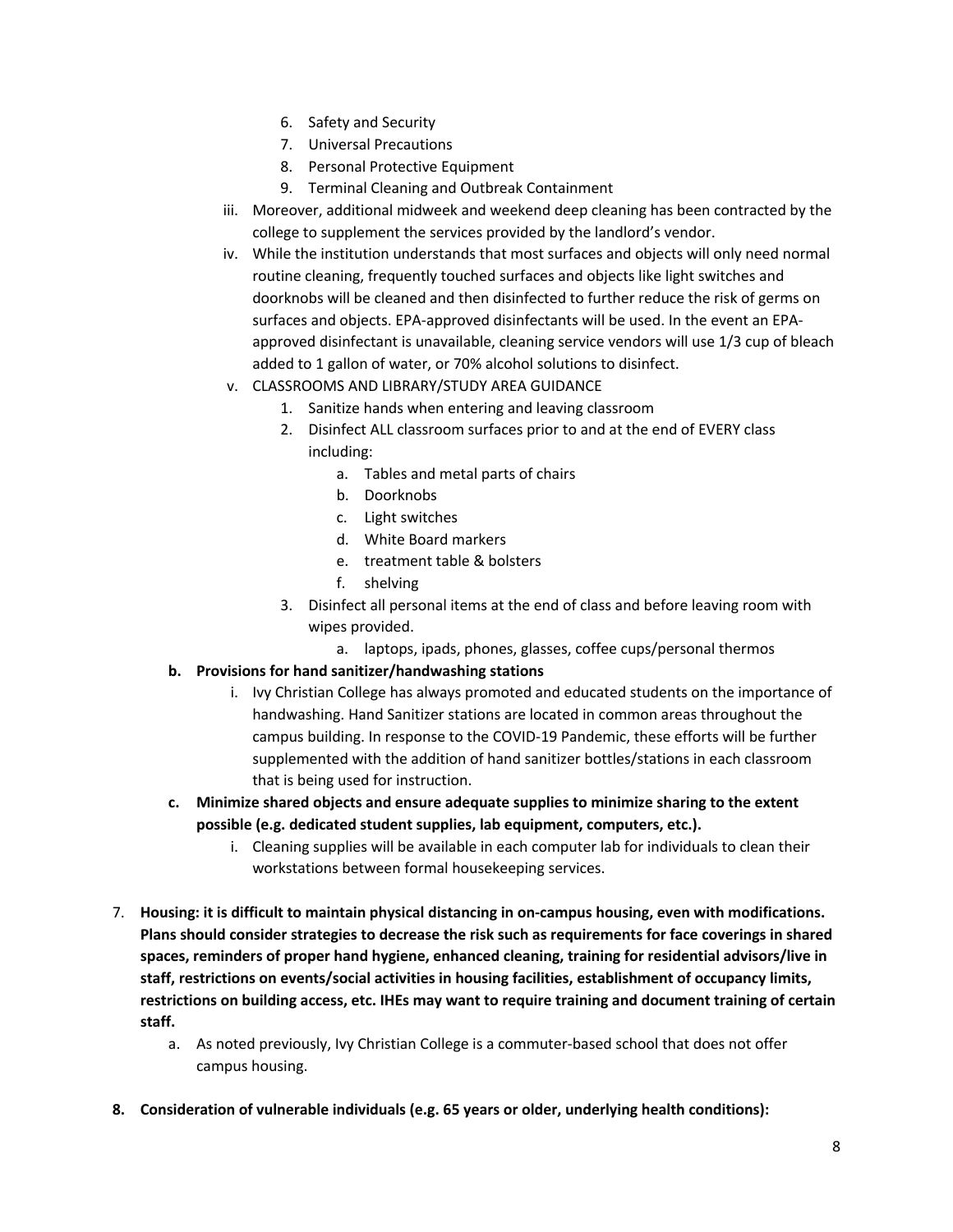- **a. Policy options to support those at higher risk for severe illness to mitigate their exposure risk (e.g. telework, modified job duties, virtual learning opportunities).**
- **b. Implement flexible sick leave policies and practices that enable faculty, staff and students to stay home or self-isolate when they are sick or have been exposed.**
- **c. Develop policies for return to class/work after COVID-19 illness.**
	- i. Since mid-March, when the institution was forced to adjust its operations in response to the COVID-19 Pandemic, all staff and courses have been operating on a remote basis: Courses have engaged in remote learning while staff have been teleworking from home.
	- ii. With the limited reopening of campus that is planned for the Fall Quarter of 2020, many members of faculty – with the exception of those teaching English Language Training courses - will continue teaching students remotely, online.
	- iii. Leave and excused absence policies will not be punitively enforced for those members of the student body and staff who are taking time off due to illness – especially those exhibiting symptoms of COVID-19. Leave and excused absence policies will be flexibly applied for employees and students who need to stay home with their children if there are school or childcare closures, or to care for sick family members.
	- iv. Policies for returning to class/work after a COVID-19 illness will be as follows:
		- 1. If a faculty/staff/student is certain they had COVID-19, and exhibited symptoms, they may return to class/work if:
			- a. 3 days have passed with no fever and
			- b. Respiratory symptoms have subsided (e.g. cough, shortness of breath) and
			- c. Has been 10 days since symptoms first appeared
			- d. Depending on the advice of the individual's healthcare provider and availability of testing, a test result for COVID-19 will be required. If tested, the faculty/staff/student can be around others when they have no fever, respiratory symptoms have subsided, and they receive two negative test results in a row, at least 24 hours apart.
		- 2. If a faculty/staff/student tested positive for COVID-19 but exhibited no symptoms:
			- a. If the individual continues to have no symptoms, they can be with others after:
				- i. 10 days have passed since test
				- ii. Depending on the advice of the individual's healthcare provider and availability of testing, they must get tested to see if they still have COVID-19. If tested, the faculty/staff/student can be around others when they have no fever, respiratory symptoms have subsided, and they receive two negative test results in a row, at least 24 hours apart.
		- 3. Anyone who has close contact with someone with COVID-19 should stay home for 14 days after exposure based on the time it takes to develop illness.
- **9. International student considerations (e.g. COVID-19 travel health risks, CDC returning travelers guidelines, travel registry, etc.)**
	- a. At this time, ICC does not offer Study Abroad programs; all student-related travel is dictated by the student choosing to travel abroad.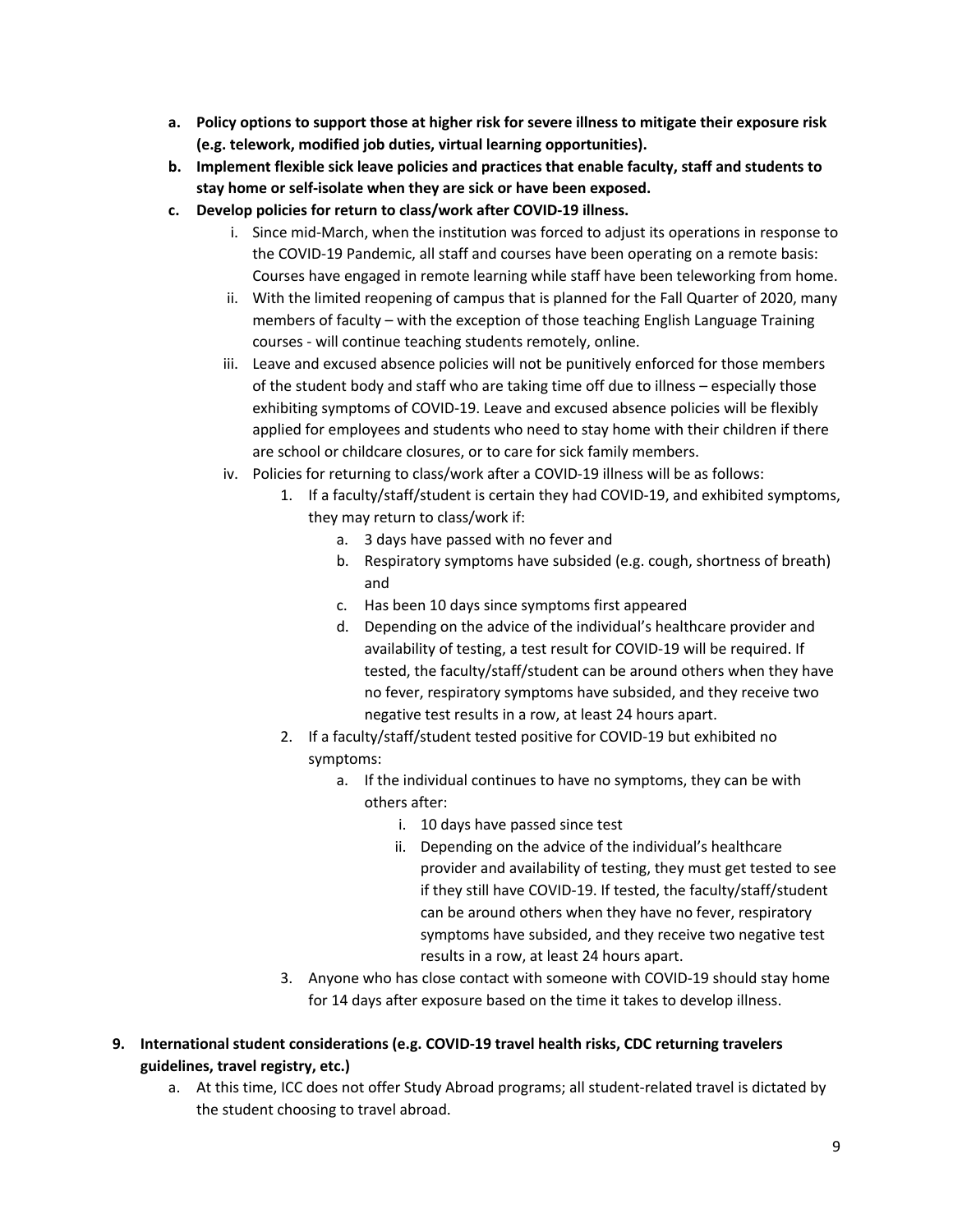- b. For those students who may have traveled outside of the United States, they will need to stay home for 14 days from the time they returned home from international travel.
- c. During this 14-day period, students will be asked to take these steps to monitor their health and practice social distancing:
	- i. Taking temperature with a thermometer two times a day while monitoring for fever. Also, must watch for cough or trouble breathing. CDC's temperature log will be recommended to monitor temperature.
	- ii. Stay home and avoid contact with others. Do not go to work or school.
	- iii. Do not take public transportation, taxis, or ride-shares.
	- iv. Keep distance from others (about 6 feet or 2 meters).
- d. While the July 6<sup>th</sup>, 2020 announcement by the SEVP that would force adjustments to temporary exemptions for nonimmigrant students taking online classes due to the pandemic for the fall 2020 semester has since been rescinded, the International Student Team, Student Affairs, and Admissions Team of Ivy Christian College will continue to monitor the situation for our international students.
- e. Our institution's leadership will be using the weeks ahead to design a course schedule that will accommodate all of those who plan to be with ICC for their studies, making adjustments as needed so that our international students will be able to remain in the U.S. without jeopardizing their immigration status.

#### **10. Partnership and communication/information sharing with the local community, health systems and other stakeholders.**

a. Decisions about responses to the presence of COVID-19 in the community will be made by the senior leadership of the institution in collaboration with the Fairfax County Health Department. In the event of a change in community health at Ivy Christian College, including any incidences of COVID19, Joanna Hemmat, Assistant Director of Patient Care Services for the Fairfax County Health Department is the liaison and stakeholder with the health department with whom information will be shared and response plans discussed to minimize impact and outbreak.

#### **11. Face coverings.**

- **a. Plans submitted by each institution should include information on how it intends to teach/reinforce use of face coverings among students, faculty and staff.**
- **b. For Faculty cloth face coverings should be worn in times when at least six feet physical distancing cannot be maintained. For example, an instructor standing in a classroom seven feet from students could teach without a face covering. During meetings or gatherings or in narrow hallways or other settings where physical distancing may not be easy to maintain, a face covering would be prudent to wear. Other considerations such as speaking loudly, singing, etc. should be considered and may require additional distance.**
- **c. Students should be encouraged to wear cloth face coverings in times when at least six feet of physical distance cannot be maintained.**
- **d. Institutions should consider adopting relevant business-sector guidance for staff regarding the use of face coverings (e.g. fitness center, dining, student services, etc.).** 
	- i. Staff, faculty, student and visitor safety will be the main priority in considering how to handle each situation on campus.
	- ii. Face coverings will be required to be worn on campus at all times, including in public facing areas and in office spaces where six feet of physical distance can be maintained.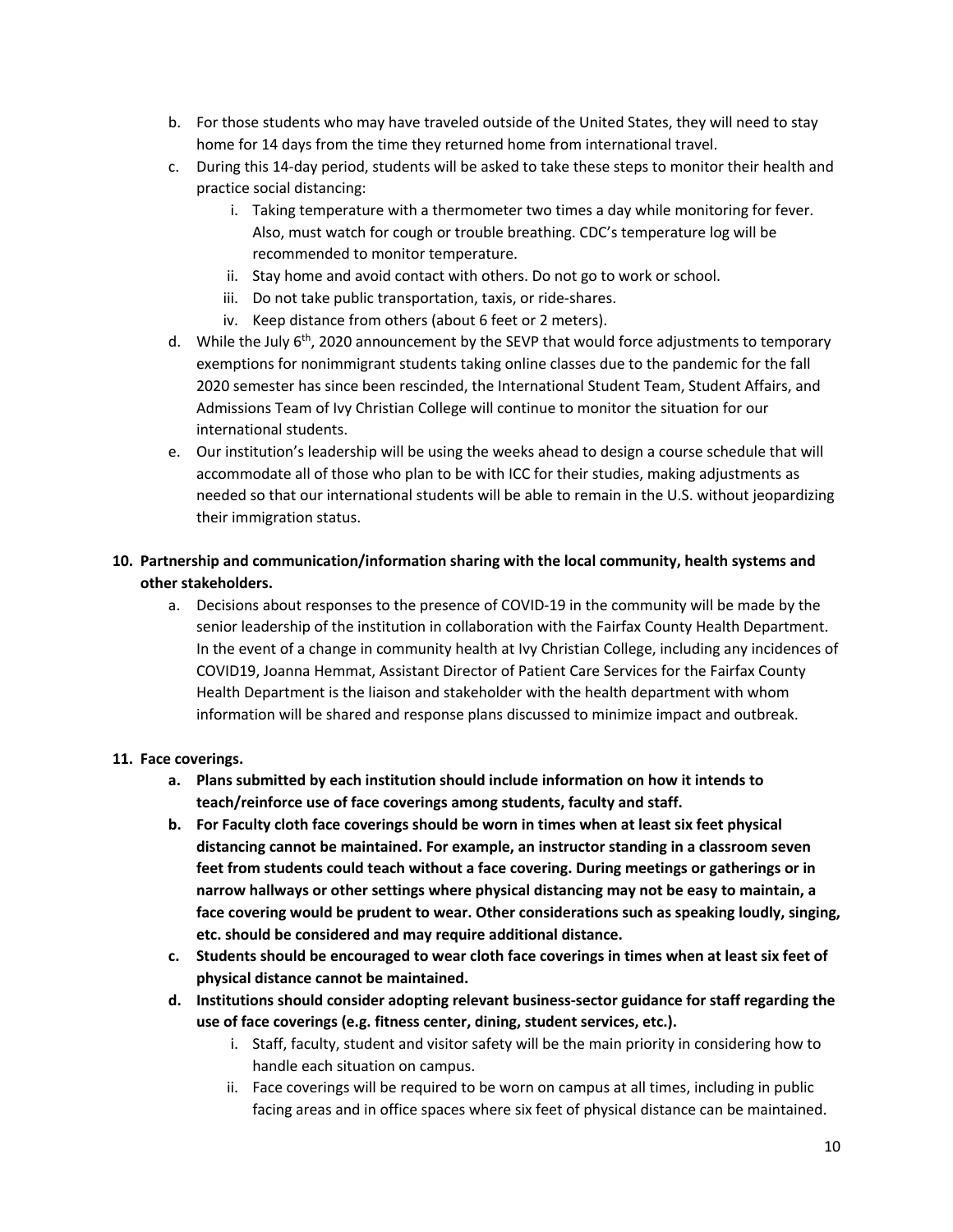Faculty, staff and students are required to wear face masks which the nose and mouth at all times when in classrooms and other public settings (indoors and outdoors) where physical distancing measures are difficult to maintain. ICC will provide all faculty and staff with three N95 masks per employee in addition to face shields for those working in the main administrative office; students are required to provide their own masks, though there will be disposable masks available in the administrative office in the event a student forgets to bring one or misplaces one on campus.

- iii. Students, faculty and staff who have a religious belief or medical condition that prevents them from wearing a face covering will be exempt from this requirement though there might be other physical distancing strategies that will necessarily be put in place. Faculty and staff should confer with their supervisor to plan for or handle any needed exceptions.
- iv. Instructions and training on how to use masks will be distributed to all students, staff, and faculty.
- v. Employees and students who do not wear masks should be reported to the Secondary Campus Coordinators immediately. Students and Employees will be dealt with in accordance with the college's Code of Conduct policy noted in the Employee Handbook and Student Handbook. Penalties will depend on the frequency and severity of the infraction.
- vi. Employees may remove their face masks while in their private offices with their doors closed.
- vii. All visitors (e.g. prospective students for future terms visiting campus) will be required to wear face coverings to enter the campus. If a visitor fails to bring their own mask, staff will offer a disposable mask with requirement that one be brought during their next visit. A record of disposable mask issuance will be kept. If a visitor refuses to wear a face covering, staff will ask the visitor to return at another time.
- viii. Contractors are also required to wear face coverings.

#### **12. Student Health Services (SHS):**

- **a. Assurance of provision of medical-grade PPE for health services staff**
- **b. Maintenance of typical (non-COVID-19) health services**
- **c. Mental health services**
- **d. SHS facility considerations such as waiting areas, signage, environmental management/cleaning, IT considerations, etc.**
- **e. SHS administrative/staff considerations such as PPE, employee health program protocols, education/training of staff, billing/charges, staff scheduling, etc.**
- **f. SHS patient care considerations such as online appointments, strategies to limit shared objects (e.g. pens, keypads), triage protocols, screening forms, patient screening procedures (e.g. for symptoms/temperature checks before entering the clinic).**
	- i. Ivy Christian College does not offer an on-campus Student Health Service in the form of a primary care health center.

#### **13. Large events, including athletic events, and others such as ceremonies or performances**

a. Large Events will not be conducted on campus. As a commuter institution without athletic teams or performing groups, large events are not conducted on campus.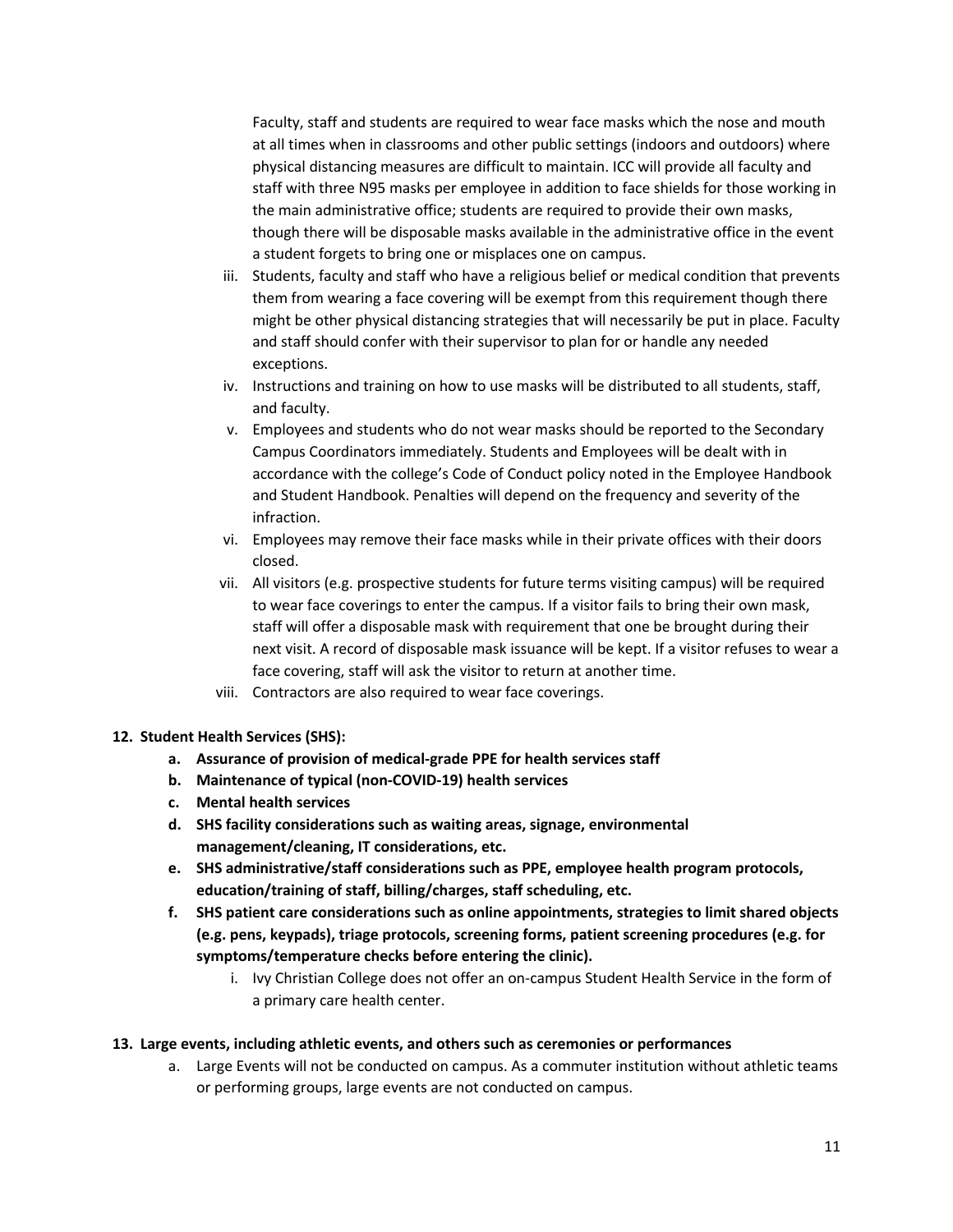#### **14. Communications strategy**

a. The Senior Leadership of Ivy Christian College have an established protocol for emergency communications that employs a combination of our College Management System, email, and SMS. This takes the form of our website-wide notification space (currently serving as the record and repository for all publicly announced COVID-19-related communications from the college about operations and public health), emergency push notifications via text and mass emails. In addition, public health trainings regarding matters related to COVID19 will be distributed to the entire ICC community of students, faculty, and staff.

#### **15. Orientation and education/training, including anti-stigma training**

- a. A variety of educational resources and trainings designed to keep the ICC community safe are developed and scheduled. These trainings, developed by the Senior Leadership team including the CEO, President, and Director of Student Affairs include online opportunities for learning that students can access prior to campus reopening, in-person education that will be delivered during orientation, and an ongoing communication campaign reminding the ICC community to practice responsible behaviors.
- b. Topics of trainings include Mask Usage and Anti-Stigma training.

### Monitoring Health Conditions to Detect Infection

#### **1. Daily health screening questions and/or other health monitoring approaches that can be used to monitor health of the campus population.**

- a. Prior to arriving on campus to class, each student, faculty, and staff member will be required to complete an online attestation survey through a combination of Google Surveys and the college's Management System, Populi. The survey will respond to questions related to body temperature, COVID-19 symptoms and any instructions they have received to self-isolate by another agency or a medical professional. Based on their responses, individuals will be permitted to proceed to campus or will be directed to obtain medical assistance and testing.
- b. ICC will participate in the usage of the COVIDWISE exposure notification app to help share and distribute information about instances of infection.
- c. Upon arrival on campus, students will be measured for their temperature by dedicated staff or faculty. To further accommodate social distancing measures, the college is looking to procure body temperature scanner kiosks for use at the main entry ways of the campus building.
- **2. Campus level syndromic (disease) surveillance using electronic health record data or other disease surveillance methods as feasible.**
	- a. Data tracked from the survey will provide an overall picture of health for the campus. A dashboard of data based on the survey responses as well as temperature scans will serve to create an informational resource regarding the health of the campus community. Personally identifiable information will not be shared or made public through this report.
- **3. Establishment of a testing strategy. Testing strategies should consider testing for all students, faculty or staff with symptoms and access to testing for close contacts of cases as recommended by public**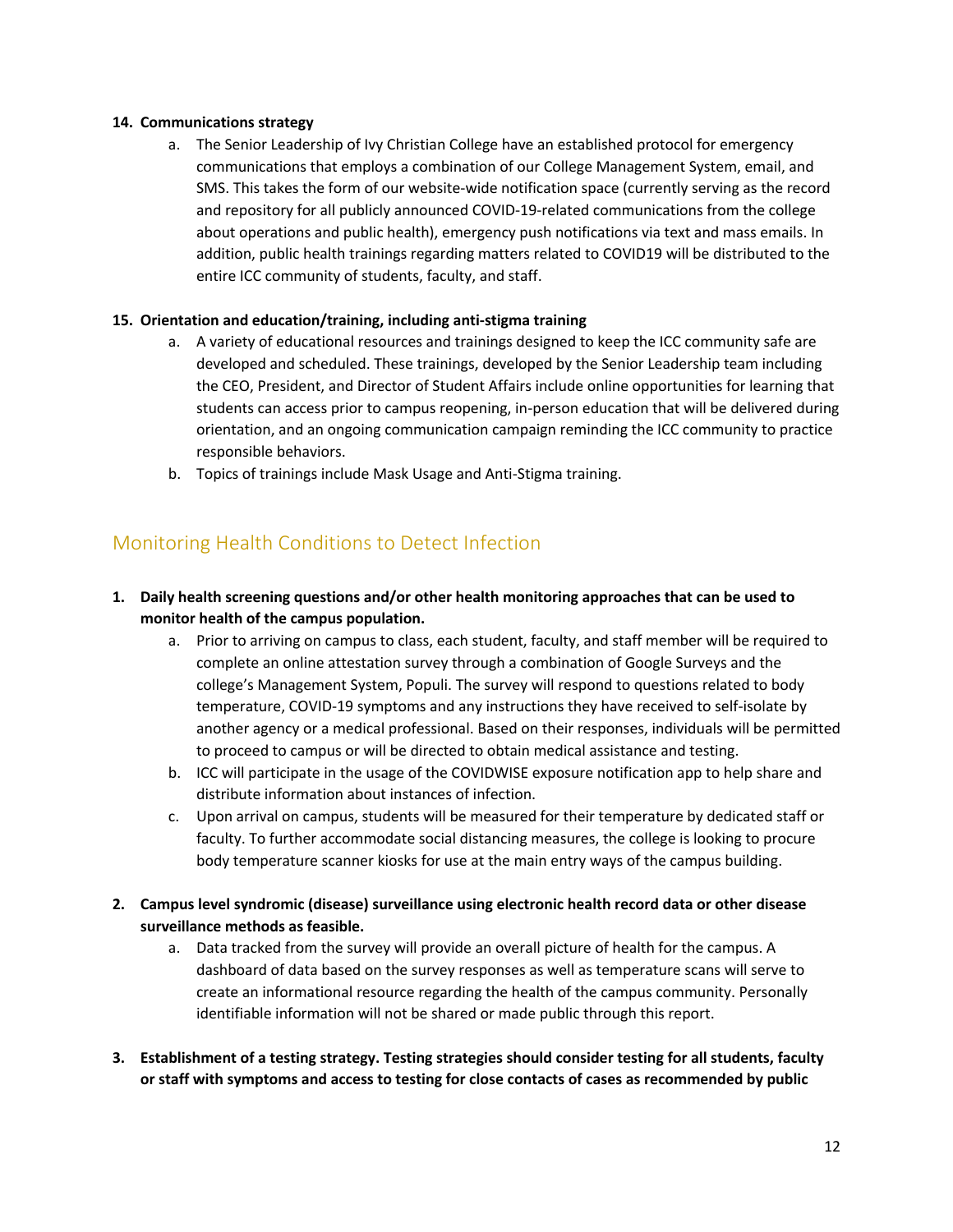**health. Institutions may consult with their local health department, local health systems and other relevant partners.**

- a. Ivy Christian College currently does not have access to the resources to establish an In-House, on campus testing program. ICC is in the early stages of working with  $3<sup>rd</sup>$  parties to procure and secure diagnostic tests for COVID-19. Depending on demand and availability, circumstances may change so that testing may be available, in-house.
- b. In the absence of In-house, on campus testing, the college will follow the testing strategy below:
	- i. Faculty, Staff, and Students will follow the established daily health screening protocol.
	- ii. Based on the results, the Faculty/Staff/Student will contact their primary care physician for recommendation to receive a test or contact a testing facility directly to schedule a testing appointment.
	- iii. The Faculty/Staff/Student in question will wait for the results and submit them to the college.
	- iv. Based on the results, the Faculty/Staff/Student will return to campus or Quarantine/Isolate to prevent spread of the disease.

### Containment to Prevent Spread of the Disease When Detected

#### **1. Partnership with VDH for contact tracing**

- a. ICC has contacted the Fairfax County District of the VDH and has established partnership with their staff to manage how their office and Ivy Christian College will interact related to contact tracing. ICC is participating in the beta testing of the COVIDWISE app and will encourage the use of COVIDCHECK powered by Bouy to our constituencies (https://www.vdh.virginia.gov/coronavirus/covidcheck/).
- b. Ivy Christian College will contact Joanna Hemmat, Assistant Director of Patient Care Services, Fairfax County Health Department, in the event an incidence of COVID19 is identified on campus and initiate contact tracing protocol. This will include assignmenet of a case investigator ("disease detective") from the health department who will contact the person with COVID-19 to help identify close contacts as well as people who may have been exposed.

#### **2. Quarantining and isolating (provision of housing, basic needs, medical case management)**

- a. As noted, Ivy Christian College is a Commuter institution that does not offer on-campus housing – 100% of its students, staff, and faculty reside off campus.
- b. Faculty/Staff/Students living off campus will be expected to quarantine and isolate at their places of residence.
	- i. Any in the community that may live with one another (e.g. roommate/housemate arrangements) will be treated as a "family" and will need to quarantine or isolate together.
	- ii. Any students that carpool or travel to campus together will not be considered a "family unit" but will individually need to quarantine/isolate based on exposure to one another during travel.
		- 1. Any students that meet either of the "close-contact" circumstances will need to quarantine for 14 days and receive a test for COVID-19, results of which must be reported to ICC prior to a return to campus being permissible.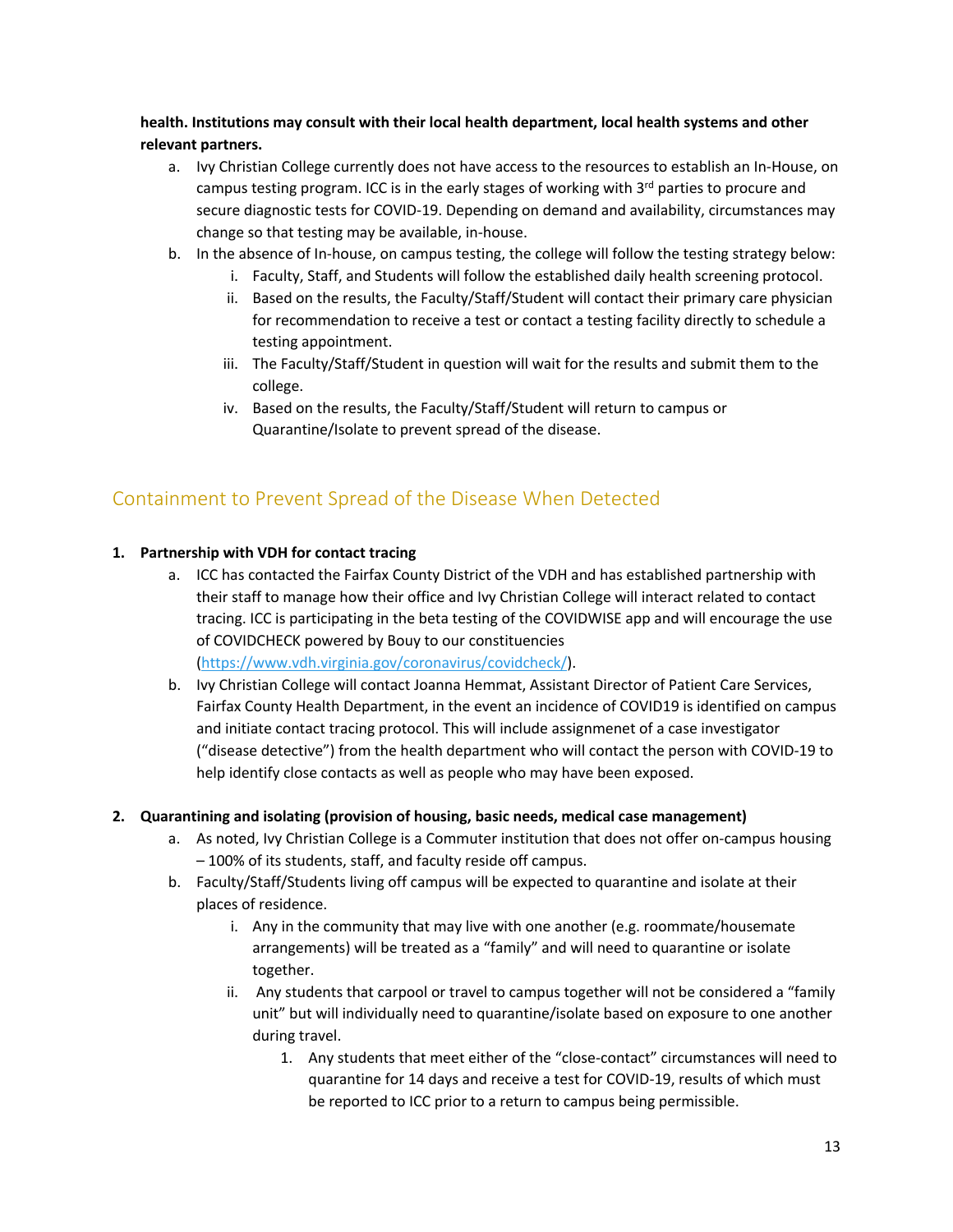- c. Quarantine and Isolation Guidance for Faculty/Staff/Students
	- i. Students should remain in their room/residence.
	- ii. Students should record temperature and symptoms daily.
	- iii. If students need to seek medical care outside of quarantine/isolation, they should wear masks.

#### **3. Campus outbreak management**

- a. If an outbreak occurs on campus, the college's leadership will contact and consult the Virginia Department of Health (VDH) for input and direction. Based on the input and direction received from VDH, we trust that the VDH Staff will identify the specific degree of response required. The degree of response will be based on the level of community transmission:
	- *i. NO Community Transmission or LIMITED Community Impact* 
		- 1. We will continue to operate according to the modified approach we have taken as a part of the Limited Reopening Plan we have developed to address the threat of a variety of infectious diseases such as influenza (flu) and COVID-19;
		- 2. This includes but is not limited to encouraging students, faculty, and staff to take daily preventive actions to remain healthy:
			- **a.** Practice handwashing/respiratory etiquette;
			- **b.** Good eating/sleeping habits;
			- **c.** Access to preventive health information;
			- **d.** Routine influenza vaccination;
			- **e.** Staying home when ill;
		- 3. We will monitor illness activity and absenteeism; Communicate and share the new procedures prepared in response to COVID19, follow our new protocol for managing ill students, faculty, and staff – including sending them to get tested and/or to self-quarantine;
		- 4. The institution will also continue to monitor information and guidance distributed from the CDC and VDH to inform its continued decision-making process.
	- *ii. MINIMAL TO MODERATE Community Transmission or Community Impact*
		- *1.* We will require all students, faculty, and staff who are ill to self-isolate so as to not spread illness to others;
		- *2.* We will cancel events and large gatherings, particularly events with planned or actual attendance of over 50 people;
		- *3.* In concert and consultation with VDH, we will determine if, when, and for how long to suspend classes and postpone or cancel events and activities, especially those classes with 50 or more students;
		- *4.* We will continue to remind and offer communications and training to reduce stigma surrounding those affected by COVID-19 while ensuring the mental health and well-being of students;
		- *5.* If classes are temporarily cancelled, we will implement the following additional measures:
			- *a.* Cancellation of other events or large gatherings (e.g. club meetings, athletic events) with 50 or more people;
			- *b.* Communicate to students the importance of avoiding crowded gatherings (e.g. parties, gathering at malls, coffee shops, etc.);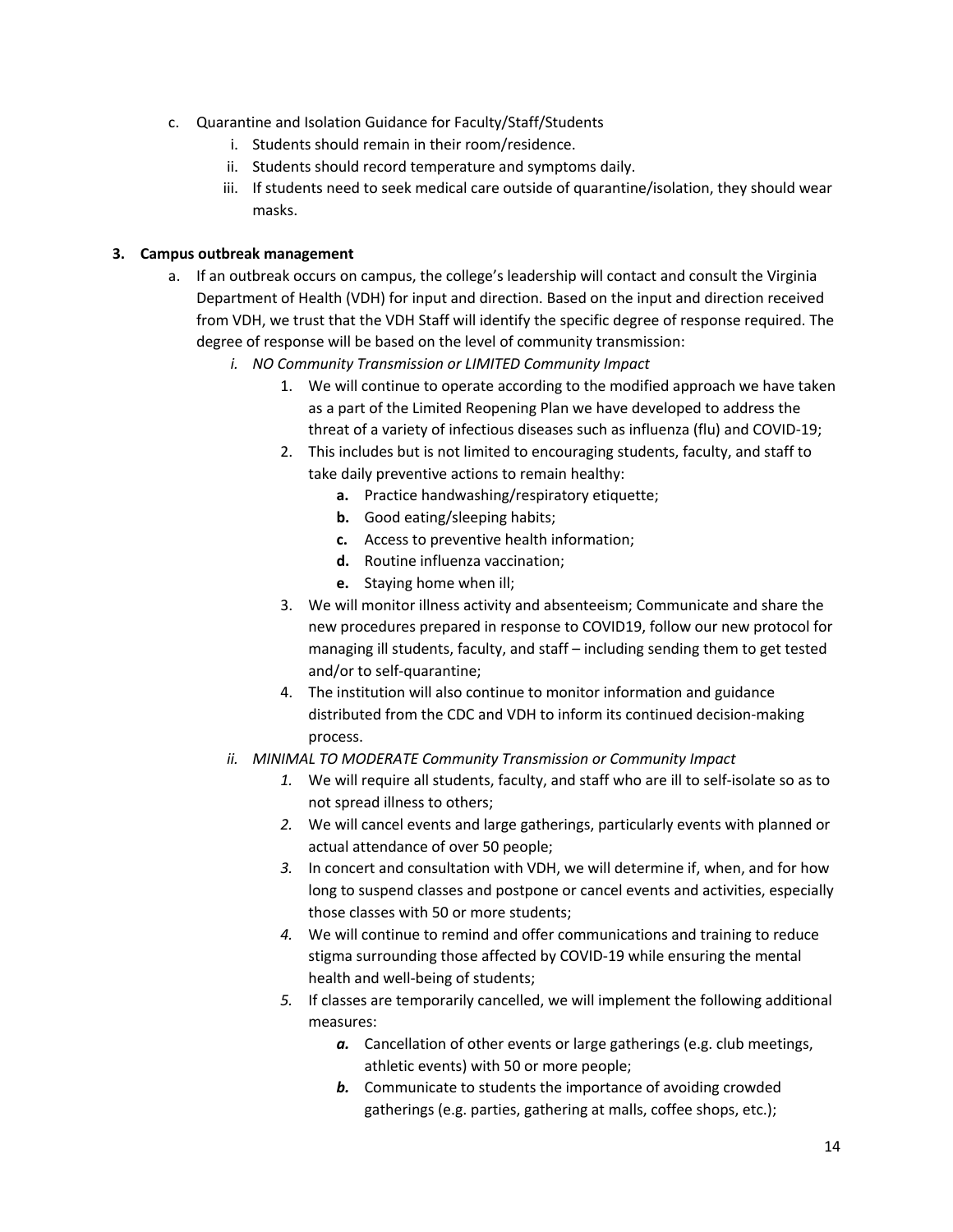- *c.* Ensure continuity of academic activities by offering a revised schedule and plan for the possibility of a 100% remote learning process.
- *iii.* SUBSTANTIAL Community Transmission or Community Impact
	- *1.* Suspend all classes and postpone or cancel all events and activities, regardless of class or event size;
	- *2.* Create a schedule for returning to 100% remote learning for all courses and programs;
	- *3.* Develop policies and procedures to limit attendance in all public spaces on campus (e.g. offices, conference rooms, dining halls, fitness centers, libraries, etc.) to no more than 10 people at a time

Essentially, the institution will return to the model operated during the Spring 2020 Quarter.

- **4. Partnership with local health systems to assure care for symptomatic individuals as needed. (e.g. a local health system representative could serve on the COVID-19 team)**
	- a. We are continuing to identify a local health system representative (preferably from the Virginia Hospital System or INOVA System) that would be interested and available in taking part and serving as a member of our COVID-19 Team. We will update our plan with that information as recruitment is finalized.

## Shutdown Considerations If Necessitated by Severe Conditions and/or Public Health Guidance

- **1. Plans regarding the criteria and process for campus dismissals or shutdowns. Decisions regarding dismissals and shutdowns should be made in consultation with local and state public health officials.**
	- a. Given Ivy Christian College's size and commitment to protecting the health of our constituencies, the institution was able to act quickly and pivot its operations to reflect the changing environment resulting from the COVID-19 outbreak. Our quick thinking and responsiveness allowed us to act nimbly and transition our programs to 100% remote learning for the Spring 2020 quarter.
	- b. Having gone through that exercise once before, the college's leadership trusts our ability to respond to the possibility of a campus dismissal/shutdown with equal success. Such decisions will be made in consultation with and according to guidance from local and state public health officials, with information distributed to those bodies.
- **2. Nature of reduced campus activity in the event of severe conditions/public health direction or guidance.**
	- a. ICC now has the experience to confidently execute the reduction of campus activity in the event of severe conditions (such as an outbreak). When doing so, we will keep in mind our need to limit the disruption to our constituencies to the extent we can while continue to offer the learning opportunities our students have come to expect during their time as students with our institution.
- **3. Considerations regarding student health and safety on campus versus returning home.**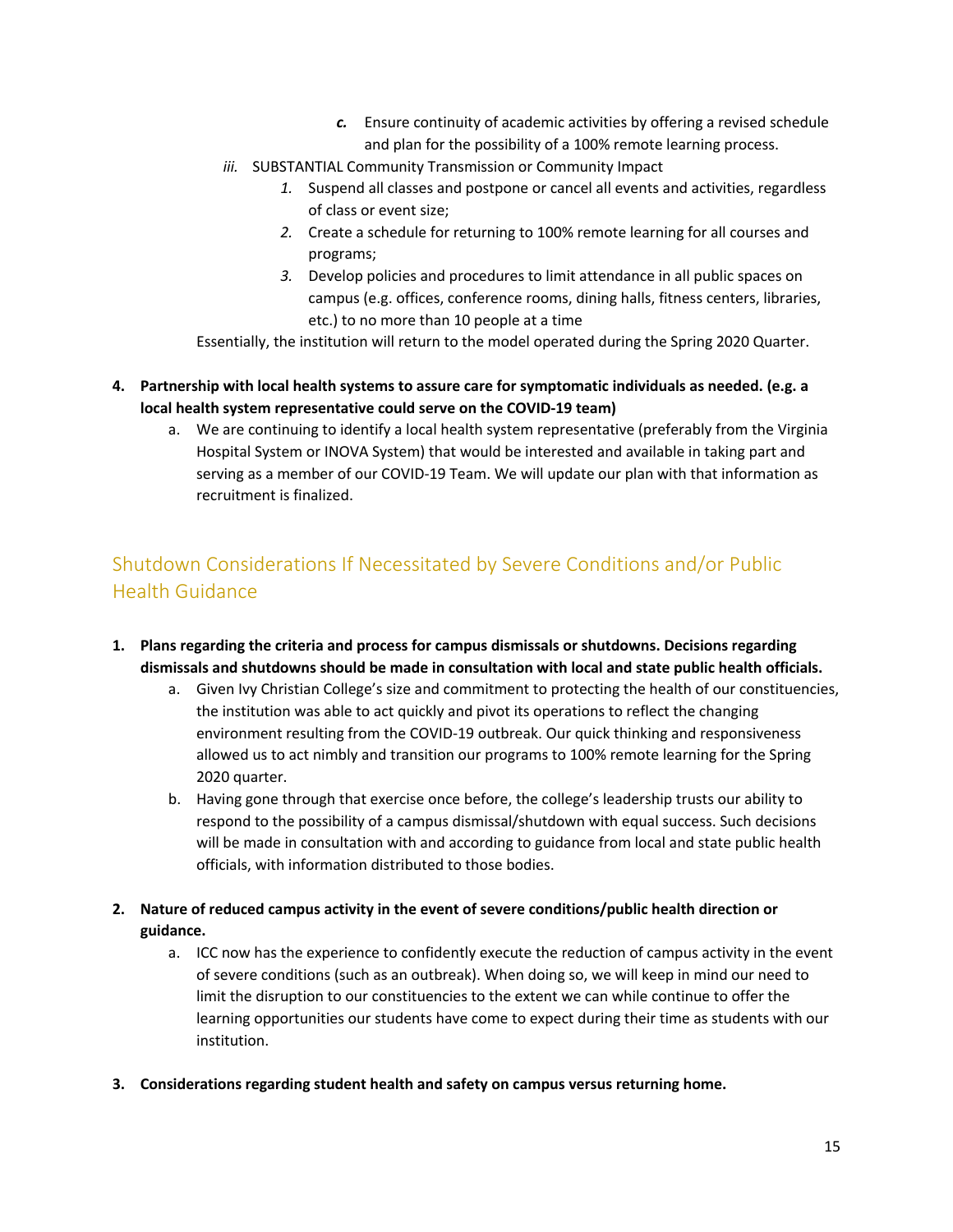- a. Again, as a small private institution that operates in a Commuter Nature without on-campus housing, dining, or student primary care services, any necessary response that will require a shutdown will be enacted swiftly and with minimal disruption.
- b. As we did to close out our Winter 2020 quarter and to prepare for the start of the Spring 2020 Quarter, ICC staff will increase the frequency of communication through all of our emergency notification channels to effectively notify students about the changes to the institution's operations.

#### **4. Communications plan for dismissals/shutdowns.**

- a. Ivy Christian College (ICC) desires to safeguard the welfare of students, faculty, staff, and visitors while protecting the College's essential functions of teaching during and after an emergency.
- b. Ivy Christian College maintains its preparations to effectively respond to and recover from an emergency through the appropriate use of institution and community resources.
- c. The executive committee, on behalf of the President shall ensure that the College has in place an effective emergency management plan. The Emergency Management plan consists of a designation of appropriate officials to contact in an emergency, when an incident occurs or if disaster happens. Additionally, official communication channels are established as well as identifying secure locations throughout the building.
- d. PROCESS AND PROCEDURE
	- i. In the event of an emergency or disaster where there is imminent danger, call 911.
	- ii. Points of contact: In the event of a non-life-threatening incident, the College's point of contact (POC), safety officer is John Yoo, COO. If the COO is unavailable, the Director of Student Affairs, Byung Kim or Director of Admissions, Nicole Ardelean, are designees who can be contacted.
	- iii. The College's POC and/or their designees are responsible for coordinating and organizing all individuals during an event. It is critically important that during an emergency, their directions are followed.
	- iv. Communication: The College will utilize the centralized Populi user text, email and message board system to alert students of any emergency as well as the resolution of any emergency. Therefore, it is critically important that the college has up to date contact information for all members of the community. Building closures are also announced through the centralized Populi user text, email and message board system.
- c. In short, the Senior Leadership of Ivy Christian College have an established protocol for emergency communications that employs a combination of our College Management System, email, and SMS. This takes the form of our website-wide notification space (currently serving as the record and repository for all publicly announced COVID-19-related communications from the college about operations and public health), emergency push notifications via text and mass emails. In addition, public health trainings regarding matters related to COVID19 will be distributed to the entire ICC community of students, faculty, and staff.
- d. As was the case during the Winter and Spring 2020 quarters, announcements regarding changes are made in a clear and timely manner.